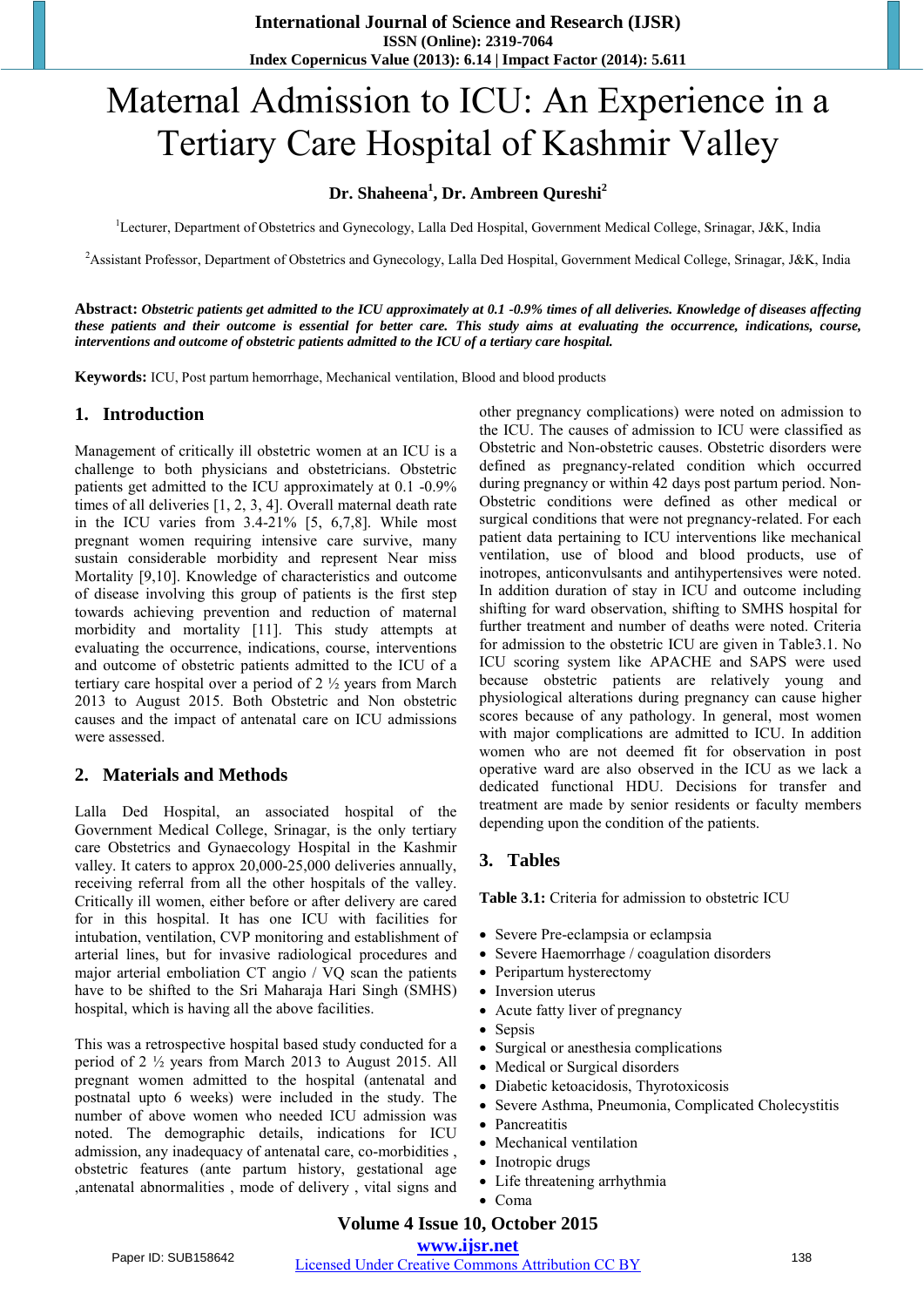#### **International Journal of Science and Research (IJSR) ISSN (Online): 2319-7064 Index Copernicus Value (2013): 6.14 | Impact Factor (2014): 5.611**

**Table 3.2:** Primary reason for ICU admission in 586 pregnant women

| <b>Diagnosis</b>               | Number $(\% )$           |
|--------------------------------|--------------------------|
| <b>Obstetric causes</b>        | 471(80.37%)              |
| Haemorrhage                    | 187(31.9%)               |
| <b>APH</b>                     | 31 (5.2%)                |
| <b>PPH</b>                     | 142 (24.2%)              |
| Ectopic pregnancies            | $14(2.3\%)$              |
| <b>Hypertensive Disorders</b>  |                          |
| Severe PE / Eclampsia          | $\overline{1}33(22.6\%)$ |
| Rupture Uterus                 | 30 $(5.1\%)$             |
| Sepsis                         | 17 (2.9%)                |
| Post LSCS relaprotomy/hematoma | $20(3.4\%)$              |
| Post LSCS for monitoring       | 67(11.4)                 |
| Obstructed Labour              | $5(0.85\%)$              |
| Post D&C Bleeding              | 12 (2.04%)               |
| Non obstetric causes           | 115 (19.62%)             |
| <b>Heart Disease</b>           | 36 (6.1%)                |
| <b>Respiratory Disease</b>     | 23 (3.9%)                |
| Anaemia                        | 17 (2.9%)                |
| Seizure Disorder               | 15 (2.55%)               |
| Liver Disease                  | $8(1.5\%)$               |
| <b>Diabetes</b>                | 8 (1.36%)                |
| <b>AIDP</b>                    | $4(0.85\%)$              |
| Pancreatitis                   | $2(0.34\%)$              |
| Stroke                         | 1(0.17%)                 |
| Ileus                          | 1(0.17%)                 |

Obstetric complications constituted almost 80.3% (471) of the admissions. Obstetric Hemorrhage and Hypertensive disorders were the most frequent complications (n=320, 67.9%) for which ICU care was required. Post partum hemorrhage accounted for 24.2% of the total admissions to ICU, but among all patients of obstetric hemorrhage it was responsible for 75.9% (n=142) of admissions to ICU.

Of the Non Obstetric complications (n=115, 19.62%), cardiopulmonary disease, anemia and seizure disorders  $(79.13\%,n=91)$  were most commonly seen in women who were admitted for ICU care. Underlying Heart diseases were responsible for 31.3% (n=36) of the women admitted to ICU.

Among the 471 women with obstetric complications 89.17% (n=420), were admitted in postpartum period while of the 115 women with Non obstetric complications 69.56%,( n=80) needed admission to ICU before delivery (Table 3.3).

**Table 3.3:** Time of admission in patient with obstetric

| complications and non obstetric complications |                     |  |
|-----------------------------------------------|---------------------|--|
| <b>ICU</b> Intervention                       | Number of Cases (%) |  |
| Mechanical ventilation                        | 100(17.13%)         |  |
| Blood and blood products                      | 244(45.2%)          |  |
| Inotropes                                     | 175(30%)            |  |
| Antihypertensives                             | 133(22.6%)          |  |
| Anticonvulsants                               | 80(13.8%)           |  |
| only observation                              | 67(11.43%)          |  |

| Time of   | Obstetric     | Non obstetric | <b>Total ICU</b> |  |
|-----------|---------------|---------------|------------------|--|
| admission | complications | complications | admissions       |  |
|           | $n=471$       | $n=115$       | $n = 586$        |  |
| Postnatal | 420(89.17%)   | 35(30.43%)    | 455 (77.64%)     |  |
| Antenatal | $51(10.82\%)$ | 80(69.56%)    | 131 (22.35%)     |  |

| Table 3.4: ICU Interventions performed |  |
|----------------------------------------|--|
|----------------------------------------|--|

As many women were admitted because of obstetric hemorrhage, rupture uterus and anemia, the most common ICU interventions were use of blood and blood products  $(n=244, 45.2%)$  and inotropes( $n=175, 30%$ ). Sixty-seven (11.43%) women were not well enough for ward observation and were admitted to ICU for observation. The majority of these patients had unexplained tachycardia after surgery and they were under observation in ICU for 8 hours on an average. Hundred women (17.13%) required mechanical ventilation and 25 (4.26%) were transferred to SMHS Hospital for further management. These women either needed dialysis or were shifted for the managemant of medical/ surgical co morbidities after delivery. The complications encountered during the ICU stay were as in Table 3.5

| Complications during ICU stay | Number of cases $(\% )$ |
|-------------------------------|-------------------------|
| DIC                           | $105(17.9\%)$           |
| Acute Renal Failure           | $95(16.2\%)$            |
| <b>ARDS</b>                   | 82 (13.9%)              |
| Pulmonary Edema               | $40(6.8\%)$             |
| Hepatic Encephalopathy        | $05(0.8\%)$             |

**Table 3.5:** Complications during ICU stay

Of the total number of women thirty (5.11%) expired. Among these twenty one (70%) died due to obstetric complications and seven (30%) died due to Non Obstetric complications. Among the women who died due to obstetric complications the commonest cause of death was irreversible shock following severe hemorrhage (n=19, 90.47%). The other two developed fulminant sepsis and succumbed to it. The seven women with Non Obstetric complications expired due to hepatic failure (n=4, 57.1%), cardiogenic shock due to uncorrected cyanotic heart disease  $(n=1, 14.2\%)$ , pancreatitis  $(n=1, 14.2\%)$  and stroke  $(n=1, 14.2\%)$ . The rest of the women (n=526, 89.76%) were shifted back to the wards after their condition stabilized.

# **4. Discussion**

During this study period obstetric admission to the ICU represented 0.9% of all deliveries. This is comparable with other studies in which an ICU admission of 0.5 to 0.9% of all deliveries has been observed (1, 2, 3, 4 ). The relatively higher admission rate in our study might be due to the lack of a functional HDU due to which patients not suitable for ward observation were transferred to the ICU. Only 22.35 % (n=131) of the admissions to the ICU were in the ante partum period, which is comparable to that observed in earlier studies (22.1% to 62.4%) (12,13). Obstetric complications accounted for the majority of ICU admissions (n= 471 ,80.37%) as compared to Non Obstetric conditions(n=115, 19.62%) . In a similar study Vasquez et al (13,14) also reported Obstetric complications to be a major cause of admission to ICU. However, while Obstetric complications contributed to 89.17 % (n=420) admissions in the post partum period, it was observed that Non Obstetric complications contributed to 69.56% (n= 80)of admissions in antenatal period. This is in agreement with the observations of an earlier study by Karnad et al in 2004 (15). Majority of the women who needed admission to the ICU were not booked at our hospital (n=549, 93.68%). Amongst the women booked at our hospital thirty seven (6.31%) needed

**Volume 4 Issue 10, October 2015 www.ijsr.net**